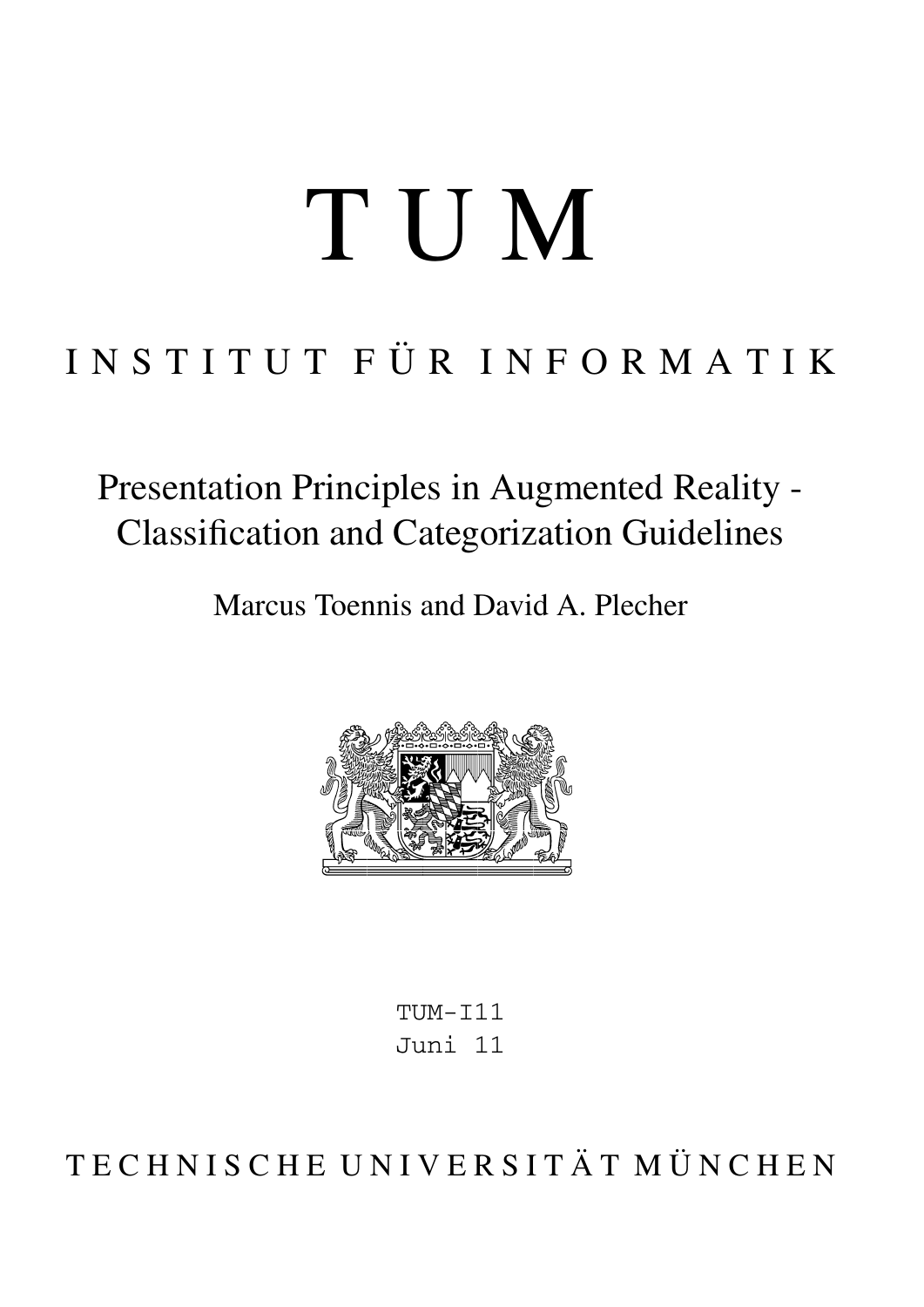TUM-INFO-06-I11-0/1.-FI Alle Rechte vorbehalten Nachdruck auch auszugsweise verboten

©2011

Druck: Institut für Informatik der Technischen Universität München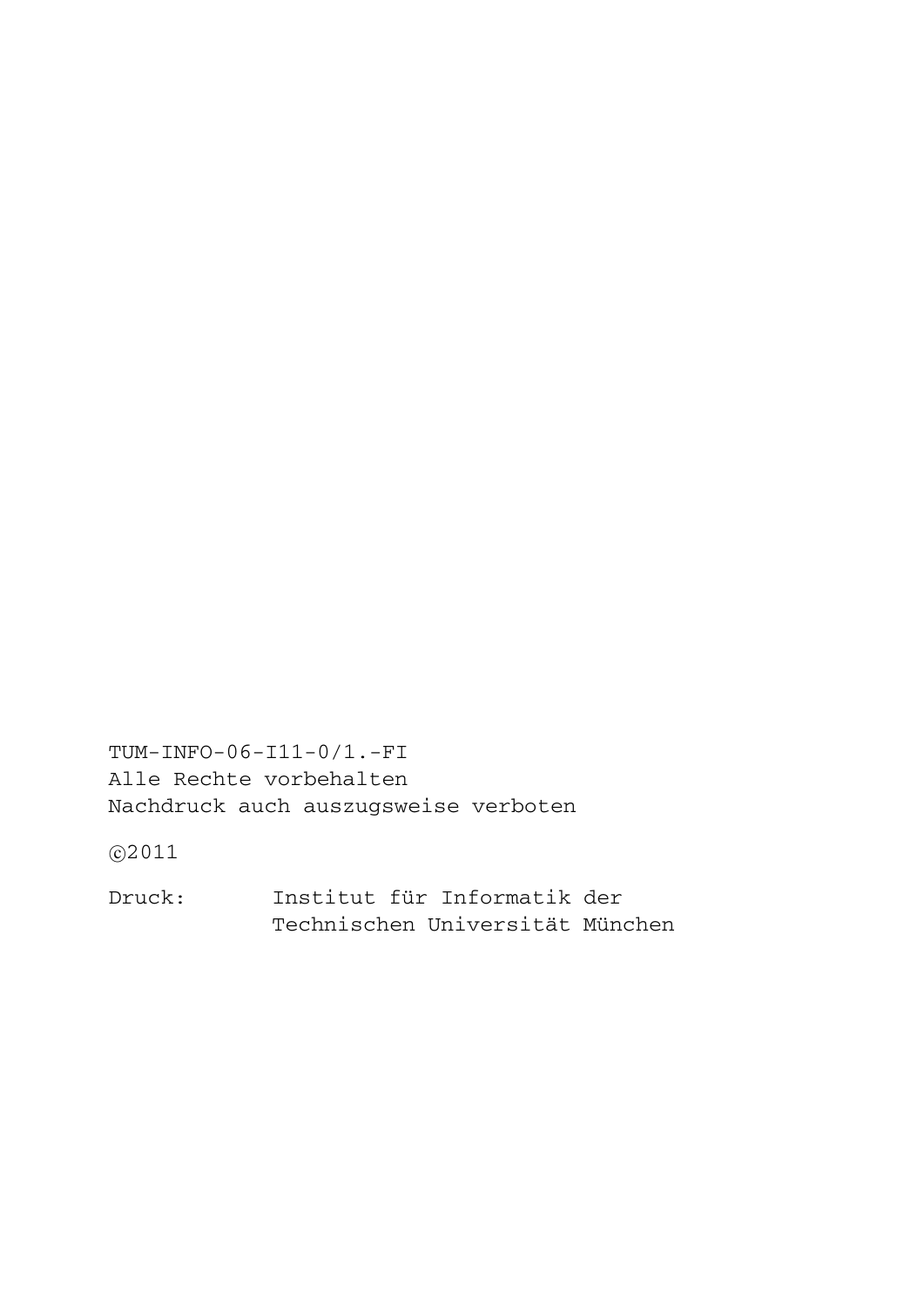## Presentation Principles in Augmented Reality – Classification and Categorization Guidelines Version 1.0

Marcus Tönnis, David A. Plecher Fachgebiet Augmented Reality Technische Universität München, Fakultät für Informatik Boltzmannstraße 3, 85748 Garching b. München, Germany toennis@in.tum.de, plecher@in.tum.de

#### Abstract

Classifying the presentation space generated through the paradigm of Augmented Reality requires incorporation of different factors. Information not only can be presented in a 3D space, Augmented Reality also puts virtual information in relation to real objects, locations or events.

This document presents the current state of efforts towards such a classification of the Augmented Reality presentation space. Six classes of presentation principles are introduced and their definitions are presented. Where appropriate and necessary deeper discussions for possible future extensions are given and excurses discuss special appearances.

These classes can serve for different purposes. One purpose is the application on existing Augmented Reality systems. To facilitate such categorization tasks, restrictions on the number of entities are defined to keep the number at addressable levels. Abbreviated codewords for all entities are introduced to support illustration of presentation principles at useful length. Furthermore, examples are presented to illustrate, how applications are categorized.

#### 1 Introduction

While presentation principles have been investigated for desktop environments for a long time and WIMP-based approaches have been established, presentation concepts for 3D environments have not been categorized in that extent. In Virtual Reality the focus often lies in immersion and extra presentation principles are mainly used for system control tasks. When stepping into Augmented Reality (AR), the demand on the user interface increases. Then no longer only one 3D world exists, rather two worlds exist where elements of the virtual world are embedded in the real world. The variety of principles on which information can be presented reaches a high level.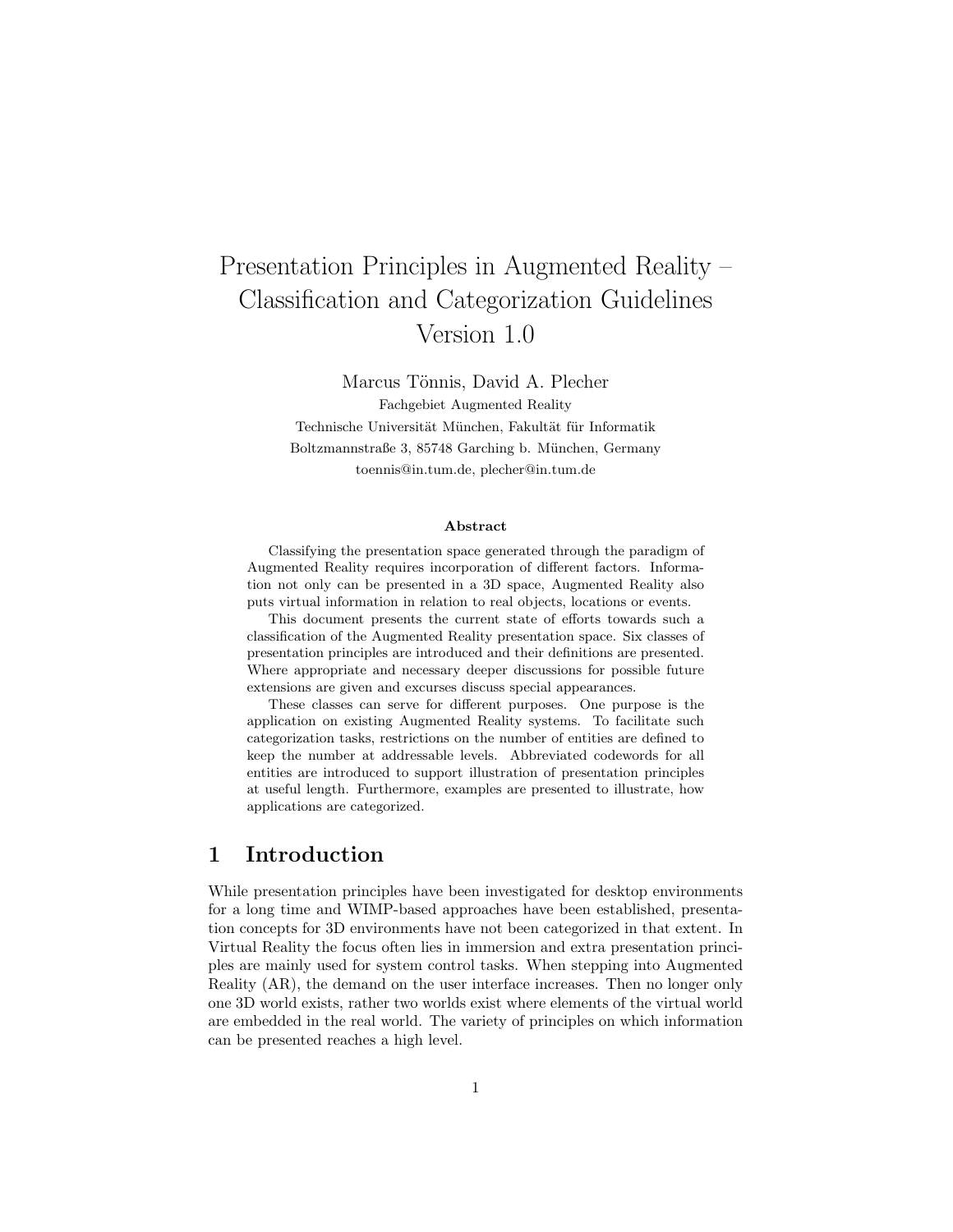To know about different presentation principles is, among other things, crucial when conducting user studies. To eliminate confounding factors and to determine where the results of the study can be attributed to, only one factor may be changed at a time. In earlier work [16] we published an initial set of definitions of classes with the focus on the automotive domain. There we showed that may applications, from which the majority went into user studies, often mixed changes in multiple classes.

By getting a deeper insight into wide variety of applications and systems that have been published so far, we refined the different classes of presentation principles and spread the focus to AR in general. This report gives a survey of the new definitions of the classes, discussing in more detail and presenting excurses that show, why the classes are generic and allow for categorization of every presentation principle in AR. The second part of the report focuses on the application of the classes. When categorizing a wider range of applications for statistical analysis, the fine grained definition of the first part not necessarily generates valuable results as there is not yet a high number of AR systems that have been built. The definition of the *Categorization Guidelines* aggregates specific entities of classes to a categorization that provides a smaller range of entries in each class.

By categorizing concepts for new AR systems at the stage of development, confounding factors can be eliminated to study effects of changes in a presentation principle in more detail. Such an approach is necessary to get a deeper insight into the not yet fully explored presentation space of AR. With this classification at hand, the presentation space can be subdivided and new combinations that might not yet be thought of gain the potential to be investigated.

#### 2 Definition of Classes

The following sections define six classes of presentation principles. To ease understanding of the following sections, we use an exact ontology, which in summary is as follows. This section, the definition of classes *classifies* different properties of presentation principles. Instances of these classes are called entities. Applications with their presentation principles are categorized to entities of all classes. Entities of different classes can be compound to combinations.

Each presentation used in an application always can be categorized to entities of all classes.

The classes were categorized on the foundation of previous work [16] which aimed on raising awareness about different presentation modalities when conducting user studies. As user studies often not only aim on testing an application on a high level, but also shall investigate effects leading to different effect, the initial set of classes was developed.

To derive a set of classes that puts its focus on presentation principles in general, a two stepped approach was executed. First, all classes were examined w.r.t cross-relationships in-between. Here, for instance, the initial class for glance behavior was discarded because most elements merged into the class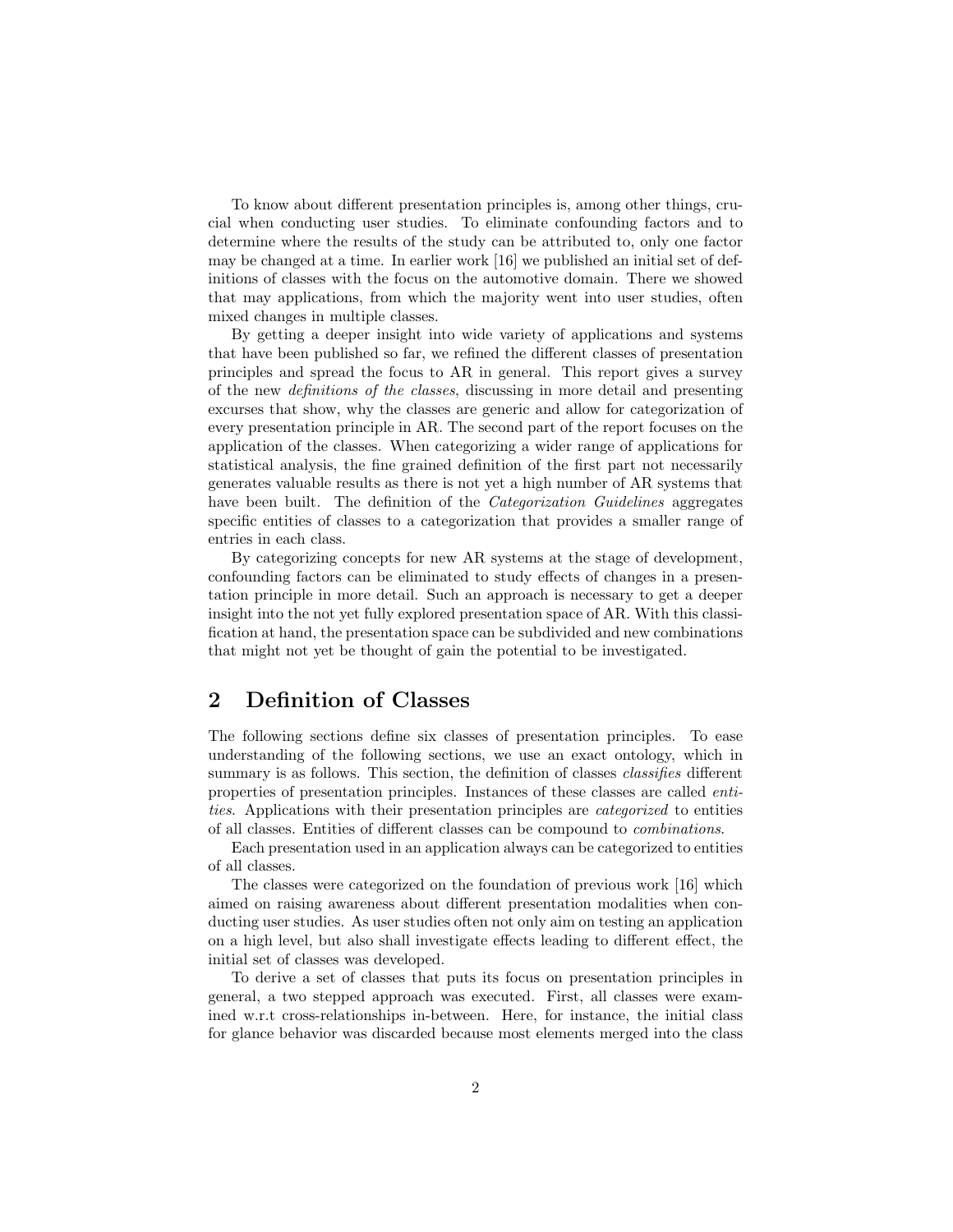categorizing mounting properties. Other elements merged into the class categorizing referencing properties. In the second step, nearly 40 publications over the last years of ISMAR, mainly taken from application sessions, were evaluated and categorized to search for exceptions. Flaws in exact categorization, finding a class at all, or missing categories were determined and added to the set of classes.

The following sections illustrate all six refined classes and provide excurses where appropriate or necessary.

#### 2.1 Temporality

The first class categorizes the temporal property of a presentation. The class is subdivided into continuous and discrete information presentation (see Fig.1).

A permanently displayed information is called continuous. Such a presentation is, for instance, used in automotive head-up displays to indicate status data such as the current speed or the remaining distance to the destination.

Discrete displays are depending on certain events like completing a step of a shown construction phase or reaching a waypoint. Display duration of discrete information can differ. Short periods, for instance, can be walking by pedestrians being highlighted, long periods could be a pictogram of a gas station being shown until the tank of the car is refilled.



(a) Continuous [14] (b) Discrete [9]



Figure 1: Types of time-dependent information presentation

Excursus: Lifetime of Object Visibility Basically can be said, that discrete and continuous information presentation are differing in the lifetime of the object visibility. A closer look at the visualization of navigational information – see Fig.  $1(b)$  – can illustrate an conceptual issue where application design might complicate categorization.

If the driver is following the route calculated by a navigation system, he could get the impression of an continuous display. However one of the main functions of a navigational software is to change the displayed elements for guidance or to recalculate if the calculated route was left, e.g., due to a redirection of a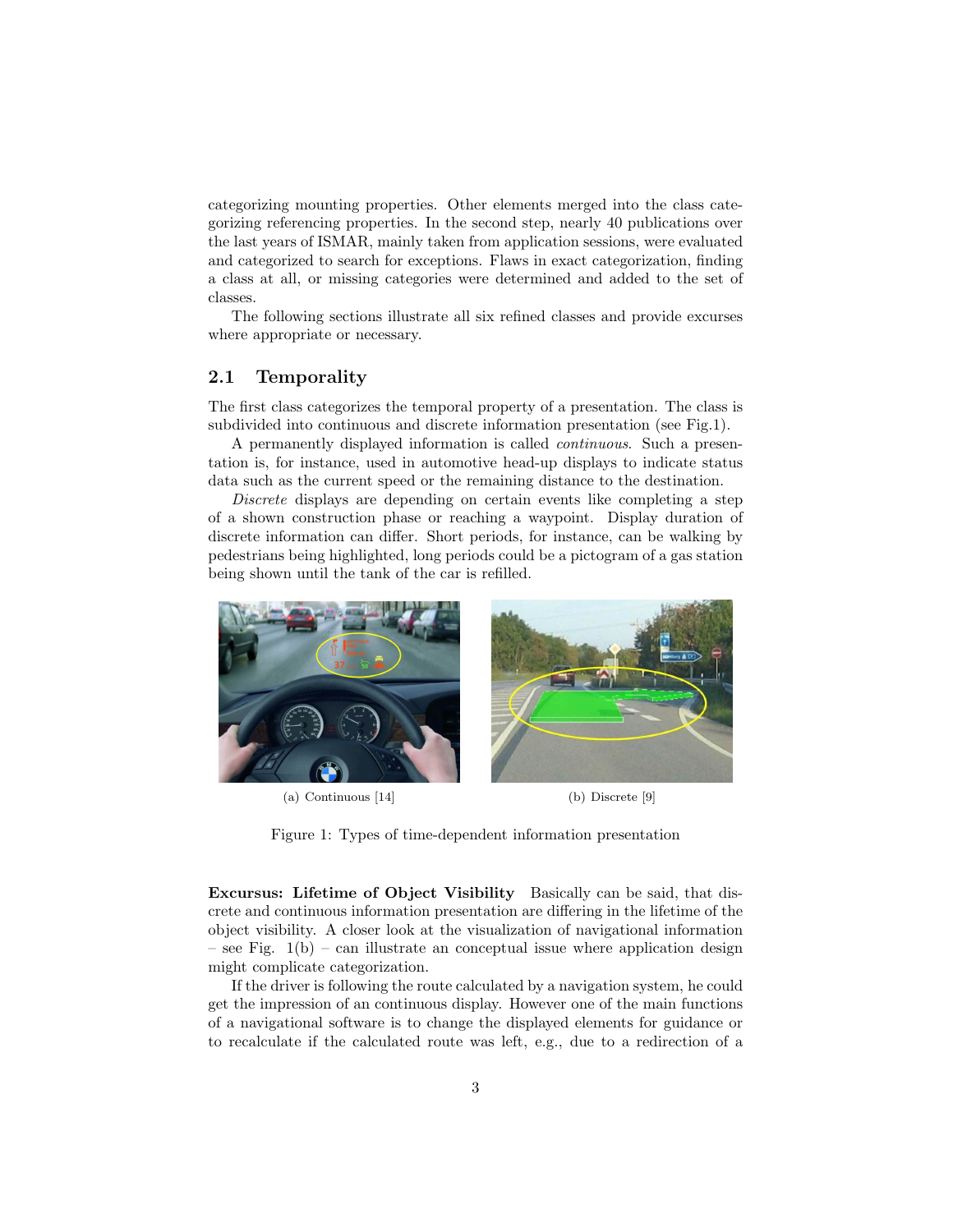building site. As the application is changing its state on certain events and the virtual information is depending on these such a presentation is categorized as discrete.

#### 2.2 Dimensionality

The second class is represented by the continuum between 2D and 3D information presentation. A 2D presentation is often used for symbolic information presentation but also can use text. In contrast, a 3D presentation allows integrating virtual objects into the real world with a more realistic and naturalistic appearance.

In between entities such as 2.5D may exist but are rarely used.

#### 2.3 Registration

The third class deals with the registration of virtual objects to the environment. Objects can be unregistered, registered and can be presented in a so-called contact-analog manner.

An information presentation, such as a symbol, without alignment to the 3D world is called unregistered. Figure 2(a) illustrates such an unregistered presentation marked in the red box. In the shown application, the next structural elements to be placed is always shown in the upper left corner independent of the environment. Therefore this part is counted among the unregistered information presentation.

The second entity in the registration class is registered presentation. Azuma [2] already mentioned registration in his definition of AR. We deepen this by distinguishing, to what extent an object is registered. If the object is shown as if it embeds into the environment by having the same perspective and by appearing on the correct 2D position on the screen (or on the two screens in case of stereoscopic displays), we follow Azuma's definition. The group of structural elements marked yellow in Fig. 2(a) are registered with the 3D environment. The larger yellow box just enlarges what is seen in the smaller one. The user gains the impression that those objects are on the position independent from the observation pose.

Finally, contact-analog as an extension to registered content, is defined as follows: "contact-analog AR has a strong dependency to the physical state and behavior of the environment. AR schemes smoothly integrate into the environment." [14]. In addition to the information being respectively registered on the 2D screen, contact-analog presentation displays the objects in the correct focal depth. Figure 2(b) shows an AR application that is used in cars to visualize the breaking distance by a virtual breaking bar. This bar is displayed in the correct focal depth by use of an appropriate display. The underlying concept foresees such a depth-congruent presentation due to the aim of having no temporal dead-time for focal accommodation. The braking bar thus is fulfilling the requirements for contact-analog registration.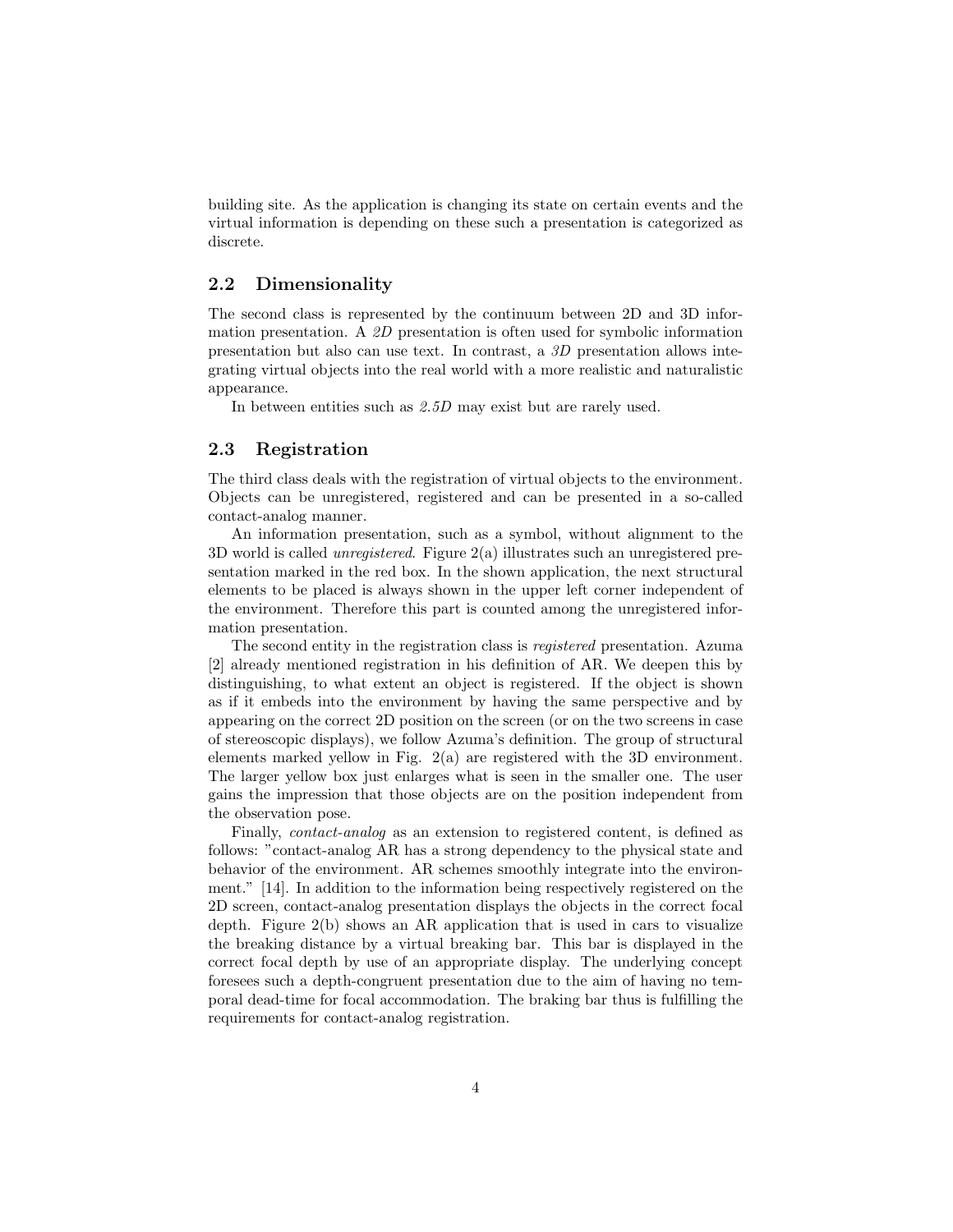

(a) Registered (yellow), Unregistered (red) [4]



(b) Contact-Analog [15]

Figure 2: Types of Registration

Excursus: Unregistered and Screen-fixed Presentation Registration differentiates to what extent an object requires exact positioning in the real world. While contact-analog presentation requires alignment in all three spatial dimensions, registered presentation only requires perspective rendering and alignment along the 2D screen of the display. Unregistered information does not require any alignment and thus might not require any tracking facilities. Any information displayed in conventional WIMP metaphors does not require spatial alignment and thus is unregistered.

In AR, often the term ,,screen-fixed " is used to explain information displayed without any spatial registration. This term could lead to the assumption that the information is registered to the screen, but according the the definition it is categorized as unregistered.

#### 2.4 Frame of Reference

The fourth class covers the frame of reference in which information is presented. W.r.t. AR already Milgram, Kishino and Colquhoun [8, 6] introduced a continuum classifying the centricity of a display. The continuum spans between egocentric and exocentric presentation.

An egocentric presentation uses the same point of view from which the user perceives the real scenery to place the virtual camera for object rendering.The object is seen in the frame of reference of the user.

In contrast, an object shown from another point of view, such as a mini-map, uses an exocentric frame of reference. Here, the virtual camera often does have no direct relationship to the user.

If the camera has a relationship to the user, e.g., a mini-map not showing the environment in a north-up manner but rather in a so-called face-up manner, we use the term egomotion [7]. The relation to the user can range from a single degree of freedom to several. Car racing games, for instance, often add a tethered transformation between the driven car and the eye-point.

When building AR systems, not only head-mounted displays are used but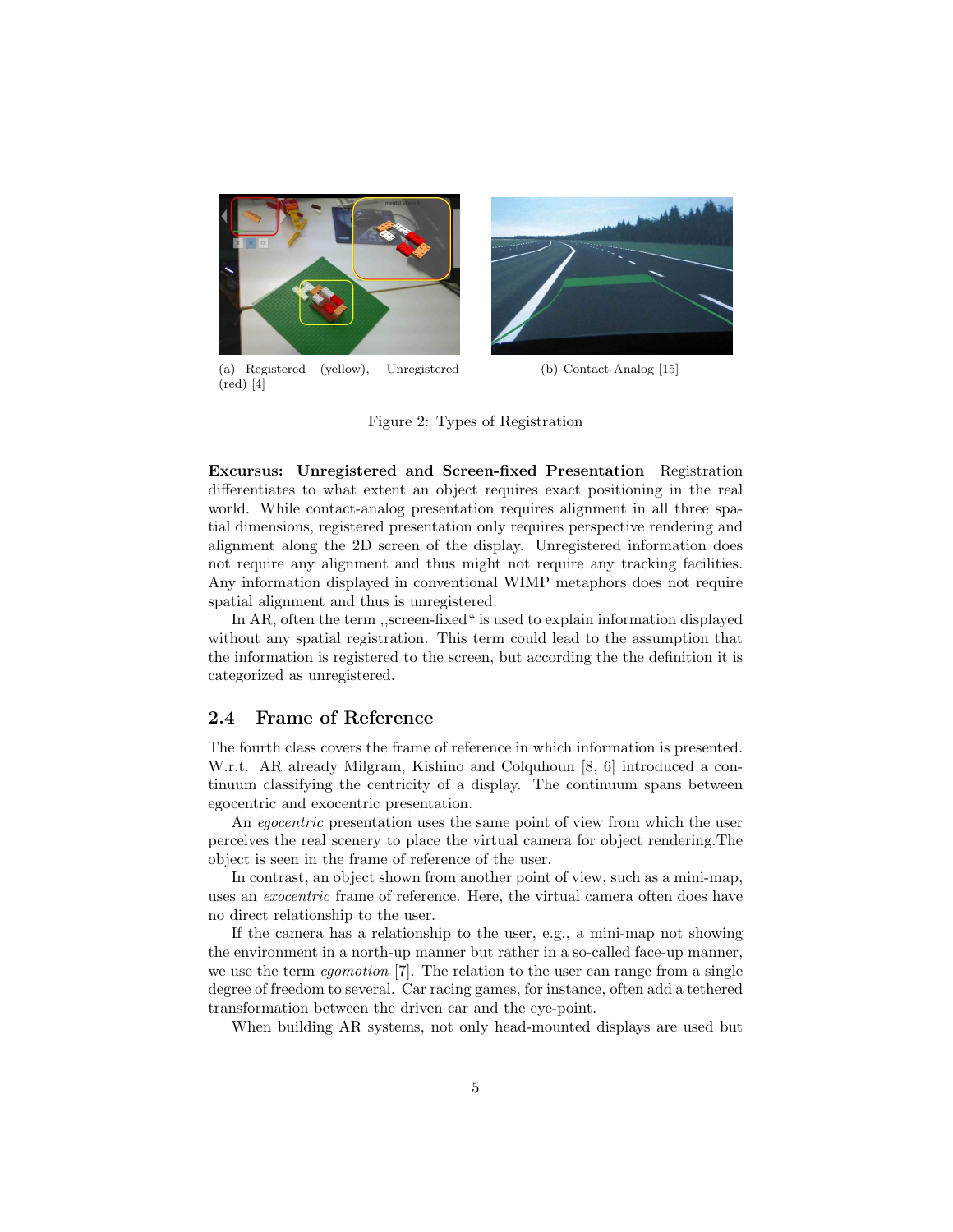also hand-held displays. Such displays often use the camera mounted to the display to generate the superimposed image. After long discussion we decided to add two extra entities to the frame of reference class as shown in Fig. 3. The following item list discusses all entities.



Figure 3: Ego-Exo-Continuum [10]

- Egocentric The egocentric extrema shows information from the user's point of view. In consequence, the viewport of the user's eyes or of the real camera – depending on the used type of HMD – has to be the same as the viewport of the virtual camera rendering the scene.
- Ego-impression This entity applies to displays differentiating between the user's eye and the position and orientation from which the scenery of the world is captured, i.e. an additional camera mounted to video see-through displays. While using a video-see through HMD the viewport of the user's eyes and the real camera are different. However, in the range of a low discrepancy the user is able to interpret and to act as with an egocentric presentation.
- Egomotion The viewport of the user's eyes or the real cam is different from the viewport of the virtual camera. However the user is able to understand the displayed scene without higher mental workload. This phenomenon familiar from the side mirrors of cars is the mentioned egomotion. It is crucial that the transformation from the user's coordinate system to the coordinate system of the scene can be done very fast. So the user's location in the scene has to be known which mostly is achieved by use of an avatar.
- Ego-Relative-Exo The scene shown in an exocentric frame of reference is indicating the user's position. Mental workload is increasing to transform between the coordinate systems. Expectantly, after a period of training it should be possible to interpret the given information faster. Figure 4 illustrates an application [13] for logistic purposes. The position of the user is indicated in white and of the position of the target location is shown in red. However the information is presented from another point of view, the user is able to absolve the order picking process.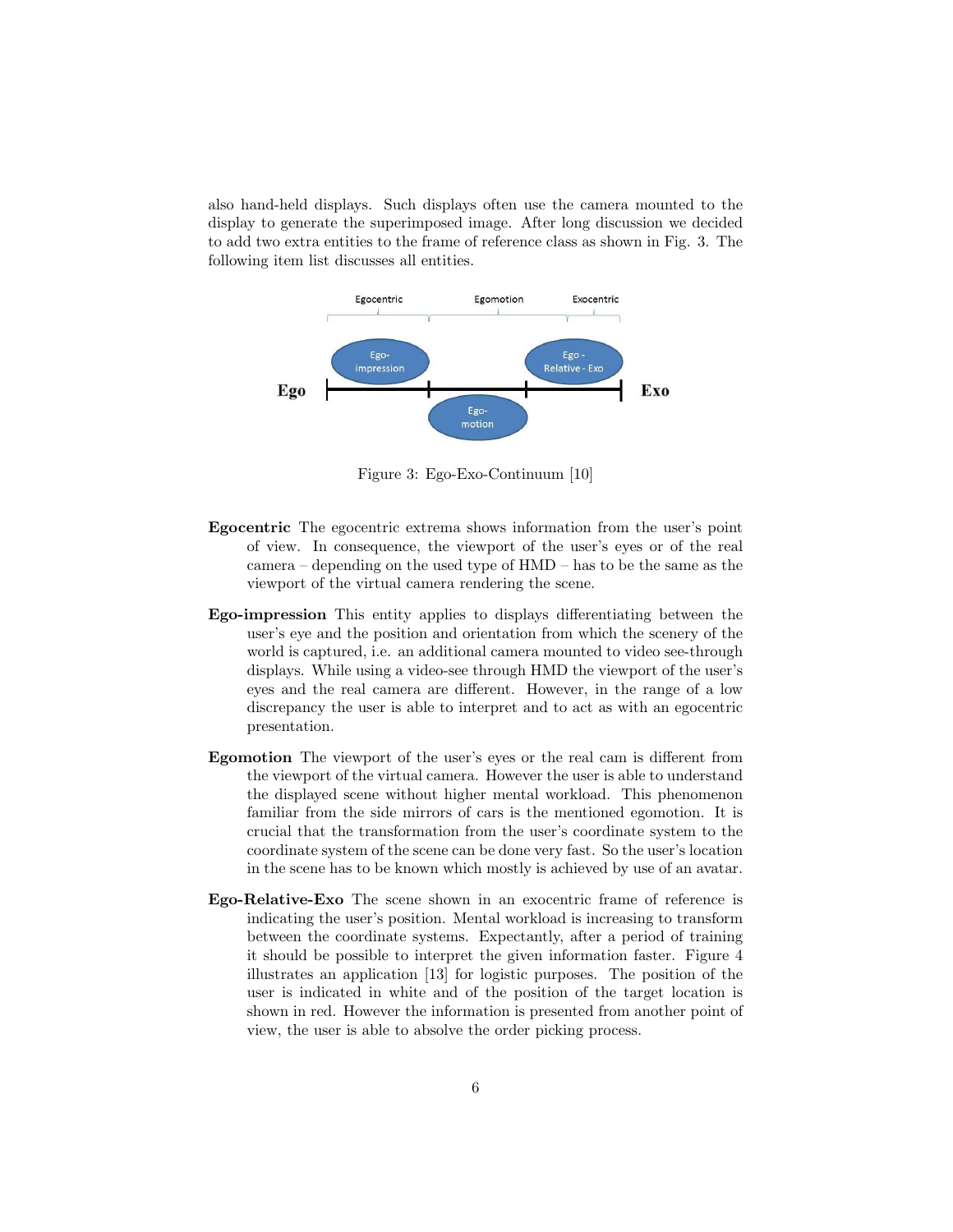Exocentric The user's viewpoint is totally different and independent from the point of view of the virtual camera. The user's location is not necessarily displayed. Interpreting the spatial relationships is left to the user.



Figure 4: Example for differentiation of the Ego-Relative-Exo entity: The exocentric view from [13] shows both positions, the position of the user and of the target object

#### 2.5 Referencing

The fifth class deals with the relation of the object of concern w.r.t. visibility to the user of the AR system. A differentiation of such properties has been introduced in the automotive context [14] where other traffic participants may either be directly visible, concealed or outside the field of view. Broadened to AR in general, this class distinguishes between objects that are directly shown, information about the existence of concealed objects, often using indirect visualization, and guiding references to objects outside the field of view that might be visible if the user would look towards that direction.

In the first entity of the referencing class puts the object of interest in the user's field of view having it not occluded by any means. Instead of a virtual object, also any kind of information might be displayed directly. Occurrences of this type are called direct referencing or direct overlay. A prime example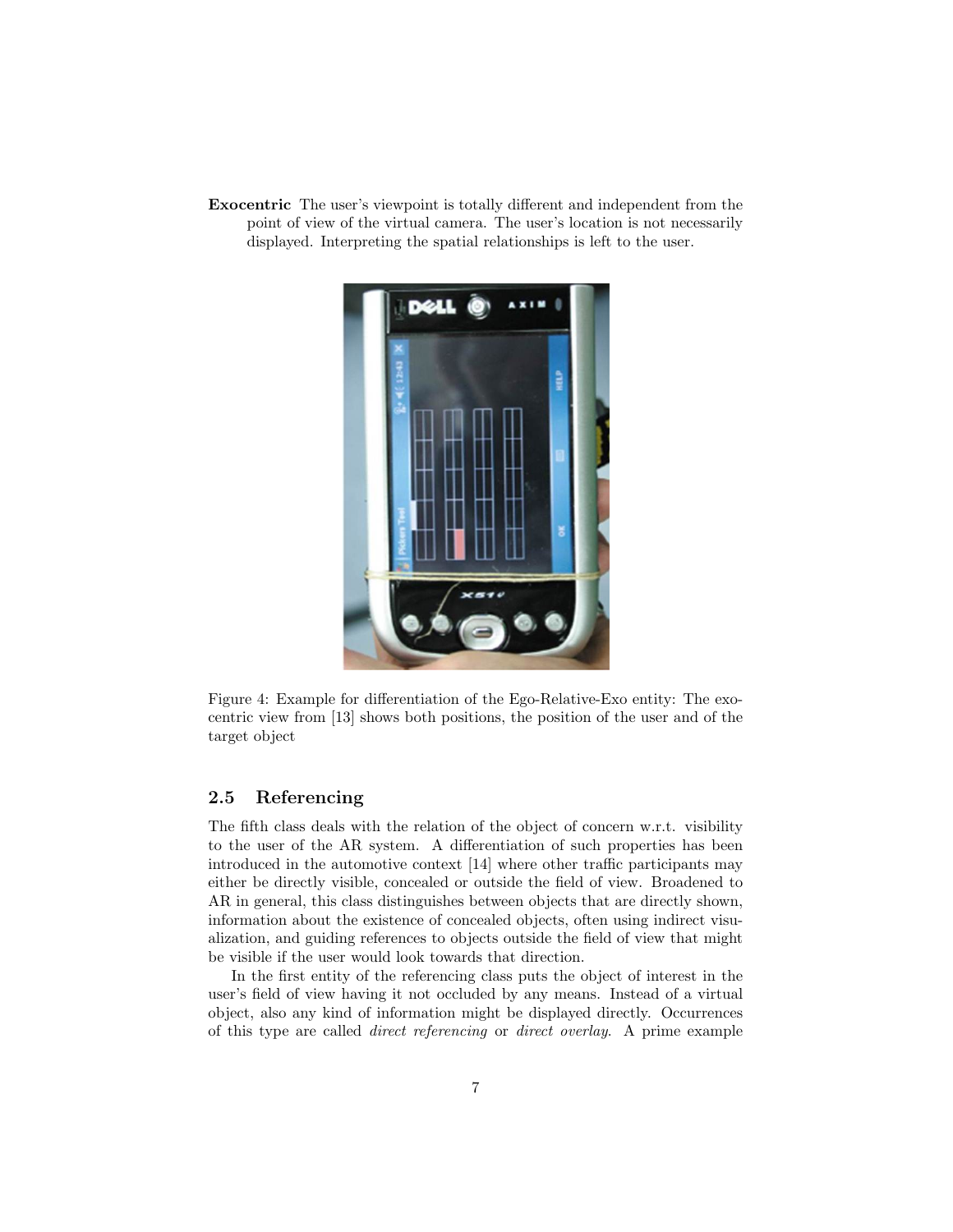would be the well-known teapot that is presented unoccluded in the user's field of view.

More complex is the definition of concealed objects as it eventually comes in combination with a direct overlay. So-called indirect referencing or overlay occurs when a real object or a point of interest is not visible but lies in the field of view. Rendering the object then inverts depth but generates the indirect overlay. The object is not superimposed directly, rather the concealing object is the background for the overlay. Then, often a second, direct overlay is added to the AR scene, putting a hole into the concealing object to generate the illusion that the user is looking through the concealing object. This second object of course is a direct overlay. Milgram, Kishino and Colquhoun [8, 6] also introduced a continuum classifying the extent knowledge about the real world. To generate this second overlay, some extra knowledge about the world needs to be at hand to model the virtual world according to the real. Figure 5 illustrates an application of Avery et al. [1] representing the entity of indirect referencing, because it is visualizing an occluded scenery. More precisely, the occluding wall is superimposed by the virtual information of the background. The real background (concrete wall and yard) is indirectly superimposed on top of the real brick wall. To enhance understanding of the spatial relationships, the edges of the foreground wall are again superimposed in a direct manner.



Figure 5: Indirect Referencing: X-Ray [1]

Finally, if a virtual object is pointing to a real object or location that is not in the field of view, the virtual object is called a referencing object. The AR object then only can give a hint about the location, specifically the direction, of the object of concern. Fig. 6 shows an AR application [17] used in cars. A virtual arrow is presenting an alert to the driver to guide his attention towards that direction, maybe to a car attending to pass the own car.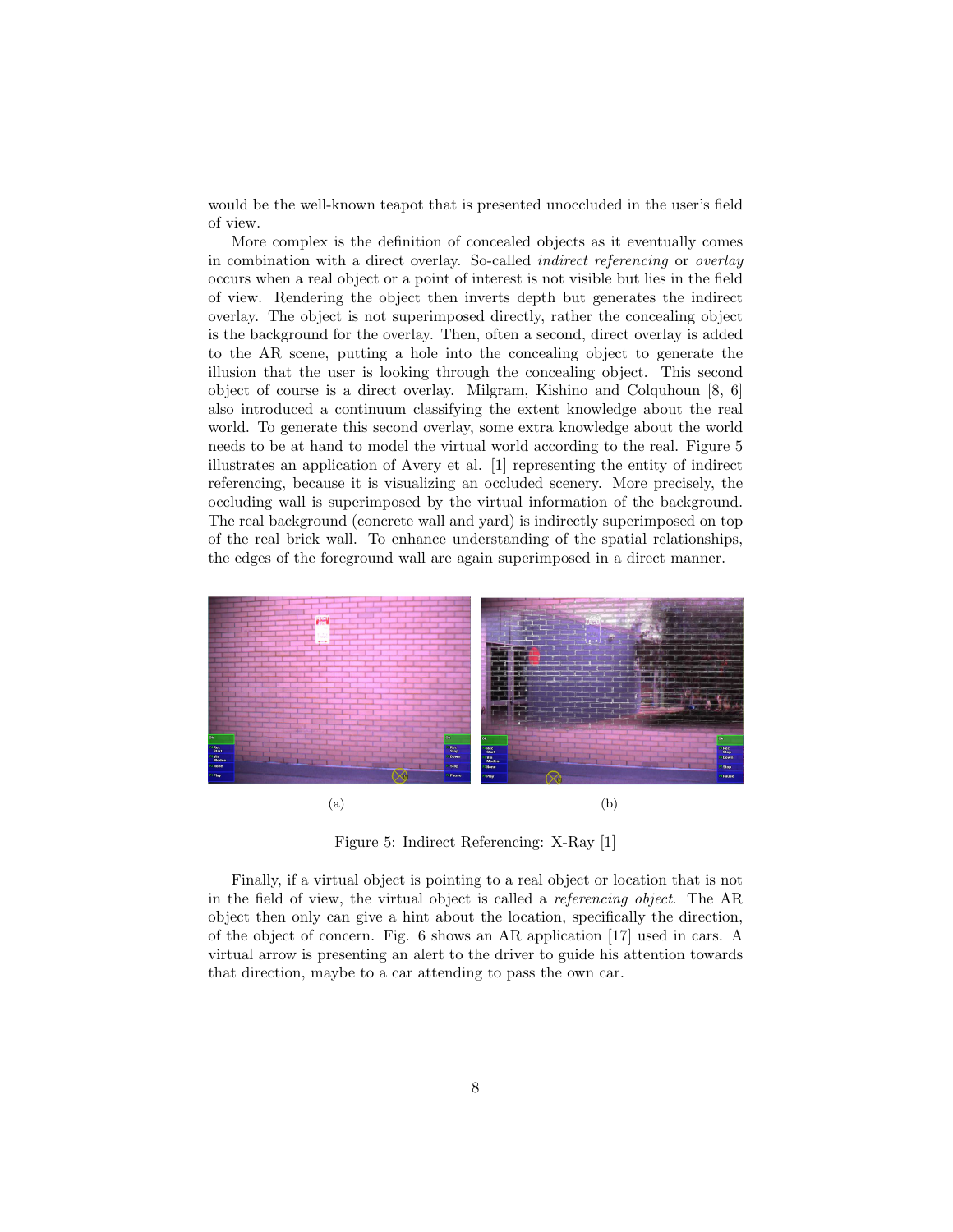

Figure 6: Referenced [17]

#### 2.6 Mounting

The sixth and final class differentiates where a virtual object or information is mounted in the real world. This class has an infinite number of entities. Objects, for instance, can be hand-mounted, head-mounted, connected to another real object or they can lie in the world. Fig. 7 gives two examples of different mountings. The sheep in this case is hand-mounted and the colored bars are head-mounted.



Figure 7: Hand-mounting (sheep) and head-mounting (bars) [11]

Objects furthermore can have more than one mounting point. Often guidance systems such as the order-picking system by Schwerdtfeger and Klinker [12] have two mounting points, one near to the user's head, the second at the target location. Systems with more mounting points also can exist when, for instance, a third mounting point is added along the straight line of sight of the user to keep the visualized path constantly visible to the user.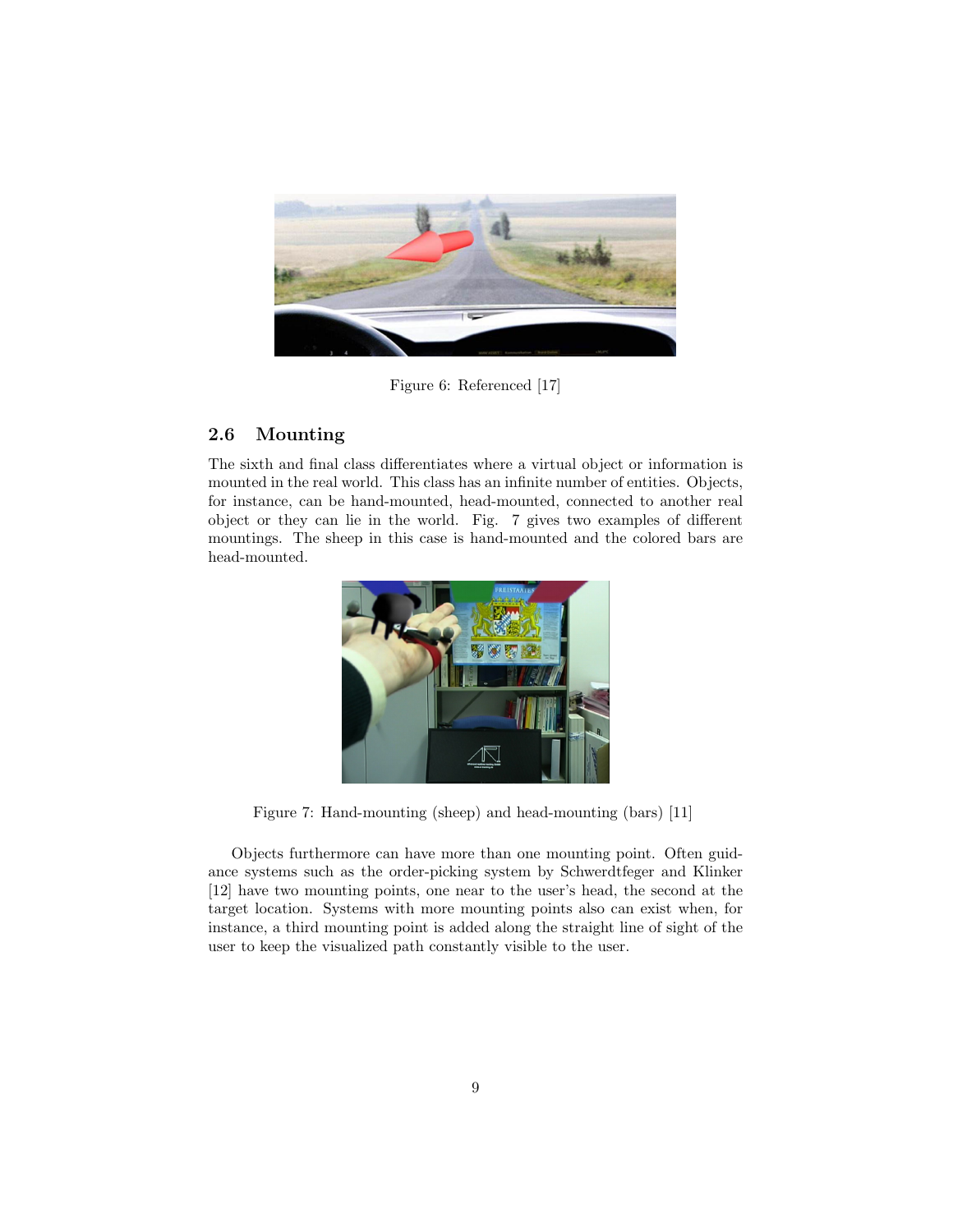#### 3 Categorization Guidelines

The definitions of the classes provide a more or less generic view on six different presentation principles. To apply these classes to existing applications for further analysis of underlying principles the general definitions at some points require a delimitation of the entities to which visualization schemes can be categorized. Also some illustrations, how existing applications are categorized can facilitate the application of the definitions. The following sections illustrate both aspects.

#### 3.1 Restricting the Number of Entities

The upcoming subsections restrict the numbers of entities to useful numbers if larger numbers are possible. To allow dealing with long identifiers these guidelines introduce abbreviations for each entity. Every entity of a class is associated with a special character or short word to summarize the whole categorization in one short codeword. Table 1 gives a short overview about these abbreviations beforehand. The following sections illustrate, how presentation principles are categorized.

| Class                     |                    |  |  |  |
|---------------------------|--------------------|--|--|--|
| Entity                    | Code               |  |  |  |
| I. Temporalitay           |                    |  |  |  |
| Continuous                | $\mathcal C$       |  |  |  |
| Discrete                  | d.                 |  |  |  |
| <b>II.</b> Dimensionality |                    |  |  |  |
| 2D                        | 2                  |  |  |  |
| 3D                        | 3                  |  |  |  |
| <b>III.</b> Registration  |                    |  |  |  |
| Unregistered              | $\imath\iota\iota$ |  |  |  |
| Registered                | req                |  |  |  |
| Contact-Analog            | ca                 |  |  |  |

| Class                               |                            |  |  |
|-------------------------------------|----------------------------|--|--|
| Entity                              | $\mathrm{\overline{C}ode}$ |  |  |
| <b>IV.</b> Frame of Reference       |                            |  |  |
| Egocentric                          | ego                        |  |  |
| Egomotion                           | $\,m$                      |  |  |
| Exocentric                          | $_{exo}$                   |  |  |
| $\overline{\text{V}}$ . Referencing |                            |  |  |
| Direct                              | dir                        |  |  |
| Indirect                            | ind                        |  |  |
| Referenced                          | ref                        |  |  |
| VI. Mounting                        |                            |  |  |
| Human                               | $_{hum}$                   |  |  |
| Environment                         | env                        |  |  |
| World                               | $\boldsymbol{w}$           |  |  |

Table 1: Abbreviation Codes

#### 3.1.1 Temporality

Can be categorized as described. Abbreviations: Continuous –  $c$ Discrete – d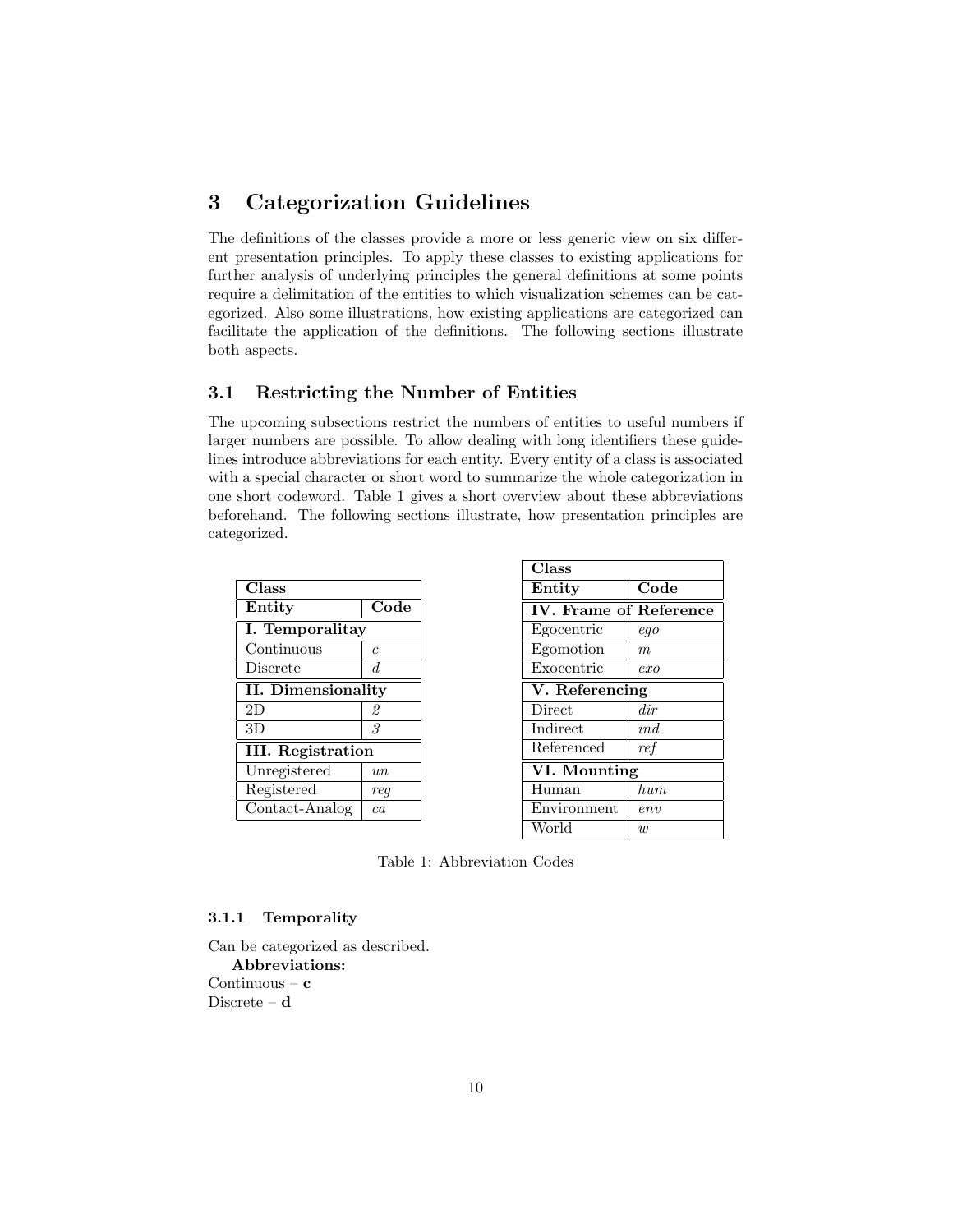#### 3.1.2 Dimensionality

Can be categorized as described.

Abbreviations:

 $2D - 2$  $3D - 3$ 

#### 3.1.3 Registration

Can be categorized as described. Abbreviations: registered – reg  $contact$ -analog –  $ca$ unregistered – unreg

#### 3.1.4 Frame of Reference

The definition of the fourth class describes the ego-exo-continuum including its five entities. Without additional information it is very complicated to categorize an application according to these, because the boundaries between egocentric and ego-impression and also ego-relative-exo and exocentric have not yet been defined on a fine-grained level. In order to get significant results after the categorization of applications that have been published, we decided to reduce the number of entities to the following three, that have been already described:

Abbreviations: Egocentric – ego Egomotion –  $m$ Exocentric – exo

#### 3.1.5 Reference

Can be categorized as described. Abbreviations: direct – dir indirect – ind referenced – ref

#### 3.1.6 Mounting

The class categorizing mounting allows placement at almost every instance of the human body and allows for multiple mounting points. We therefore defined restrictions to groups of entities result in a suitable number of entries for each entity of each class to result in data sets that provide sufficiently meaningful data.

All mounting points at the human body, e.g. head, hand, etc. are summarized as human-mounted. If the position of an virtual object is depending on another real object in the vicinity, it will be categorized as environment-mounted.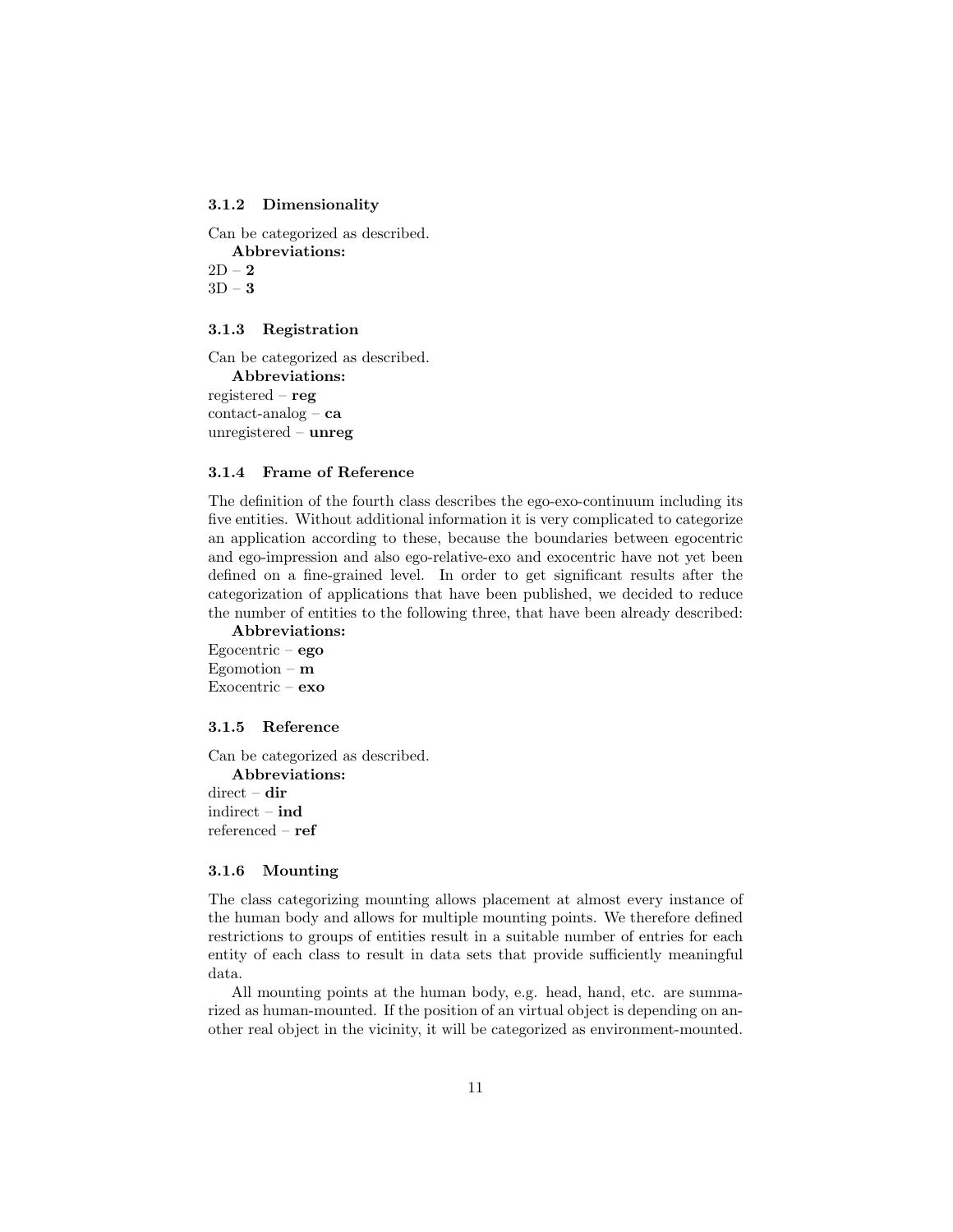This, for instance, applies to cars because the vehicle and its surrounding generate their own environment. Information presented on the head-up display such as a braking bar [15] thus categorizes to environmental mounting. Using GPS and other large scale tracking systems, it is possible to position virtual objects depending on the underlying coordinate system somewhere in the world. Therefore this type of mounting is called world-mounted.

Abbreviations:

Human – hum

Environment – env

World – w

#### 3.2 Examples

Some selected examples of applications shall explain how the guidelines can be applied to categorize all appearing visualization schemes to matching class entities.

#### 3.2.1 Virtual Mirror

The medical application "Virtual Mirror" – see Fig. 8 – introduced by Bichlmeier et al. [3] uses three different types of displays; in particular the virtual spine, the virtual mirror device and its mirror image.



Figure 8: Virtual Mirror [3]

All of them are displayed continuously and in 3D.

According to the design concept, the virtual spine is located in the correct focal depth depending on the patient's position, because that is an essential condition for medical surgeries. The presentation thus is contact-analog and mounted to the human, or more precisely, to the real spine. In this way the hidden information about the real spine, that is occluded by the patient's body,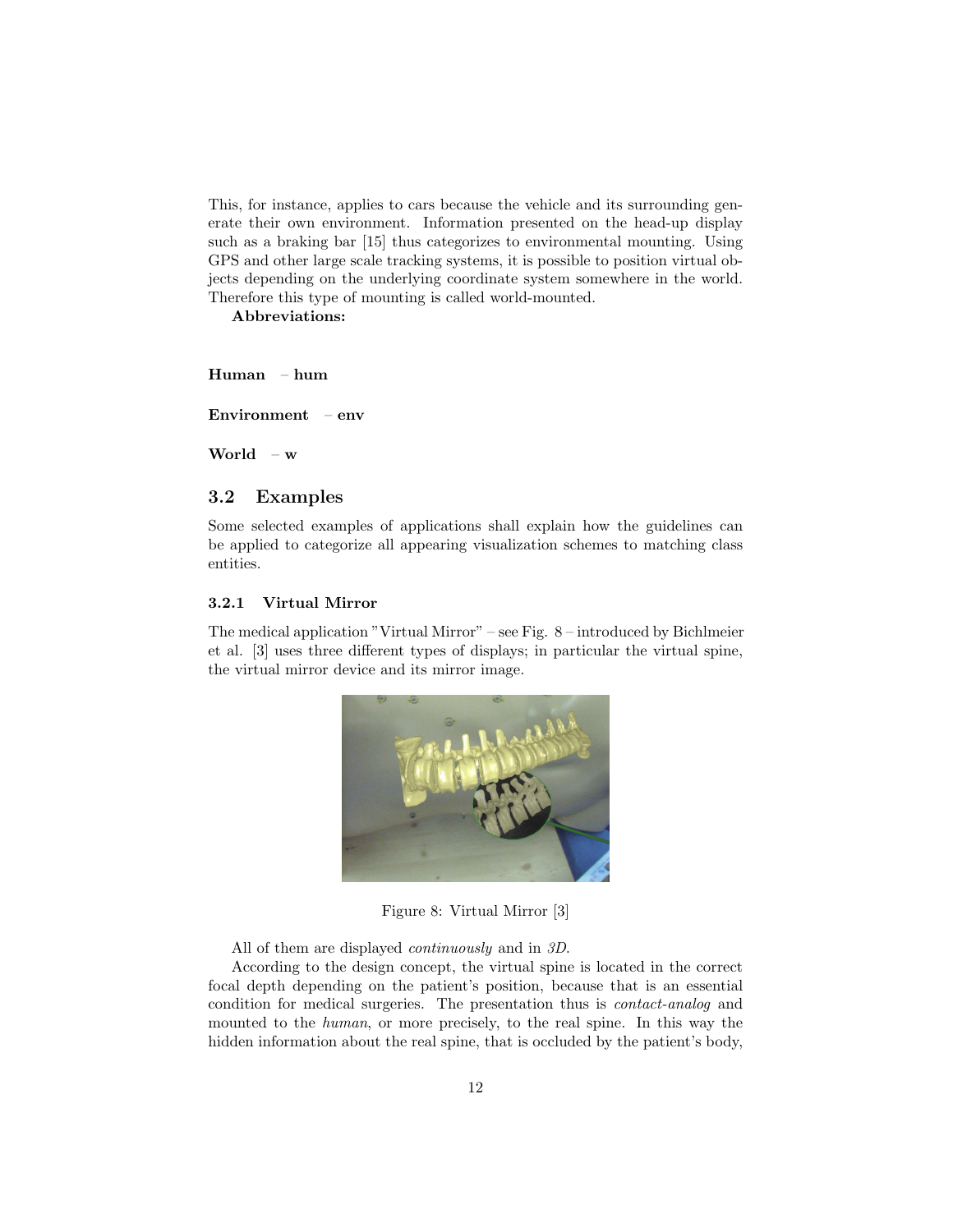is getting visible in the surgeon's egocentric field of view by indirect referencing. In sum this display will be categorized as *c3caegoindenv*.

The categorization of the virtual mirror itself is much easier. It is a registered and direct referenced egocentric display. The virtual mirror superimposes a marker in the doctor's hand, so it is *human-mounted*, more precisely handmounted. That leads to the codeword *c3regegodirhum*.

The mirror image differs from the virtual mirror only in the frame of reference and the type referencing. The image shows the spine from another point of view, therefore the viewports of the virtual and the real camera are different. Nevertheless the doctor is able to interpret the given information, because he is controlling the virtual cam with his hands. After a short adaption phase he will interact like it would be shown in an egocentric frame of reference. So the requirements of egomotion are fulfilled. Furthermore this type of display visualizes occluded information by indirect referencing. In total it will be categorized as c3regmindhum.

#### 3.2.2 Magic Lens

The virtual lens [5] is located between two markers. All virtual objects are displayed *continuously* and in 3D in the user's personal *egocentric* frame of reference. All objects are registered to the 3D world.

The application has two types of referencing. First, information can be represented by *indirect referencing* – see Figure 9(a). Second, the application also supports *direct referencing* – see Figure 9(b). The position is depending on the location of the lens, more exactly on the location of the user's hands. We have a dual *mounting*, both at the two hand's of the user.

That leads to the codewords *c3regegodirhum* and *c3regegoindhum*. The virtual globe is presented in the classical way and will be categorized as  $c3caego$ direnv.



Figure 9: Magic Lens [5]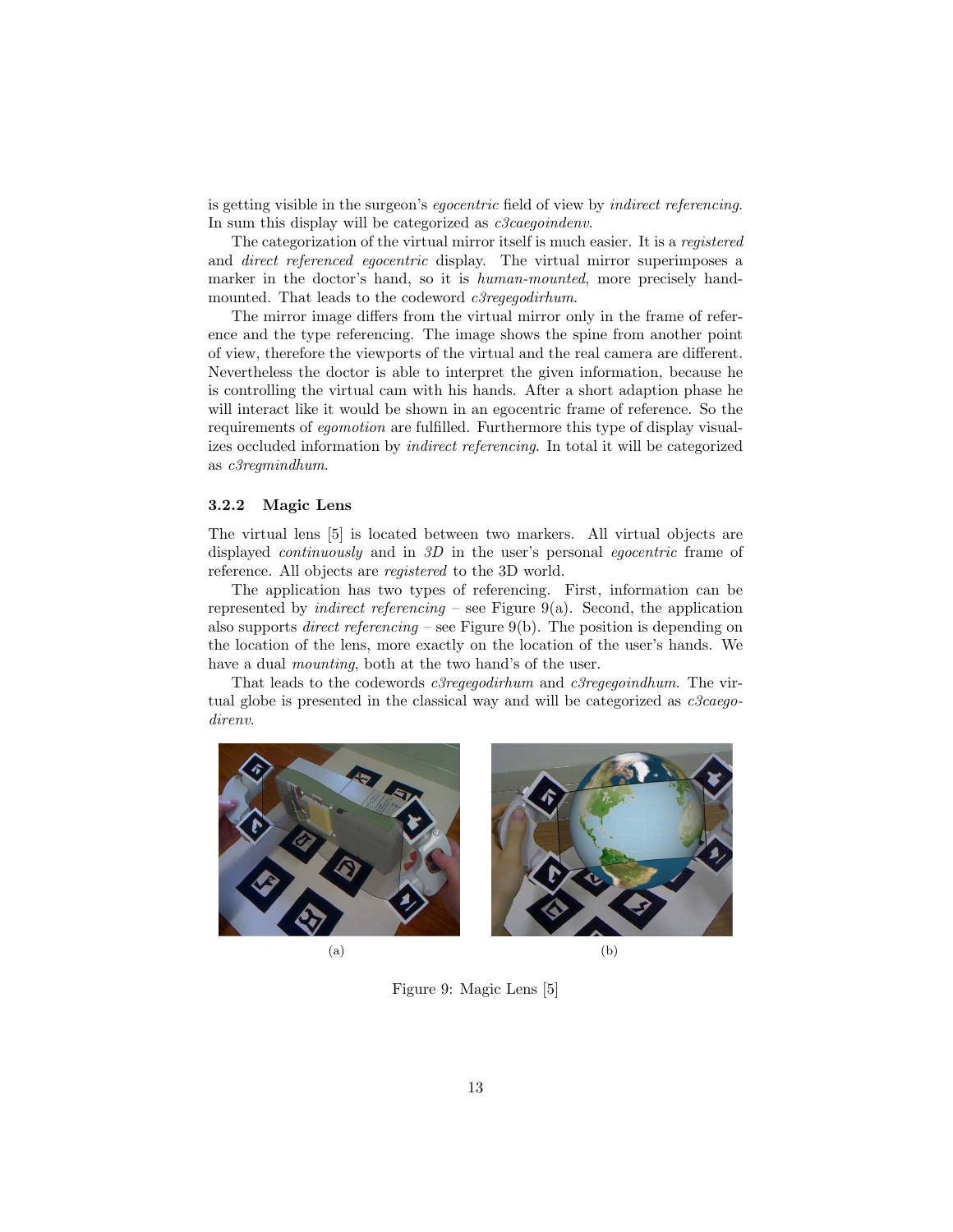#### 3.2.3 X-Ray

The X-Ray application has already been described in section 2.5 when the referencing class had been introduced. The application has three presentation schemes, the scenery behind the wall, the overlay of the wall structure and the menu. As already stated in the definition of the referencing class, the scenery behind the wall has the codeword  $c3regegointenv$  and the edges of the concealing wall are categorized as *c3regegodirenv*.

Now we will have a closer look at the displayed menus – see Figure  $5$  – along the edges of the HMD. In contrast to most other presentations in AR, the menus are displayed in 2D. The menus do not require any kind of tracking, they are unregistered. To deepen understanding of the definition of unregistered presentation, we recapitulate the categorization. The display plane of the HMD has a certain focal distance to the user and appears to float in the space in front of the user's head. The presentation on the display thus is not registered to the user's head, it is unregistered. The position of the menus always stays in some respect to the orientation of the user's head, but might change if the display is shifted or recalibrated. We thus define the menus to be independent of the user's location. The menus are floating in the space near to the user, they thus get categorized as mounted to the environment. Finally, the menus are shown directly. In summary the menus are categorized as *c2unegodirenv*.

#### 4 Summary

Classifying the presentation space of AR is an ongoing task. At the current state of work, six refined classes have been classified and illustrated. This document collects all definitions, further information and excurses.

In addition to the general definition of the classes, guidelines are presented explaining how design concepts or applications are categorized. Examples illustrate such a task.

Depending on future experiences and findings, some classes and guidelines may change or get extended. Then, updates for this document may be published under new version numbers.

#### References

- [1] Ben Avery, Christian Sandor, and Bruce H. Thomas. Improving spatial perception for augmented reality x-ray vision. In VR '09: Proceedings of the IEEE Conference on Virtual Reality, pages 79–82, Lafayette, Louisiana, USA, March 2009.
- [2] R.T. Azuma. A Survey of Augmented Reality. Presence-Teleoperators and Virtual Environments, 6(4):355–385, 1997.
- [3] Christoph Bichlmeier, Sandro Michael Heining, Mohammad Rustaee, and Nassir Navab. Virtually Extended Surgical Drilling Device: Virtual Mirror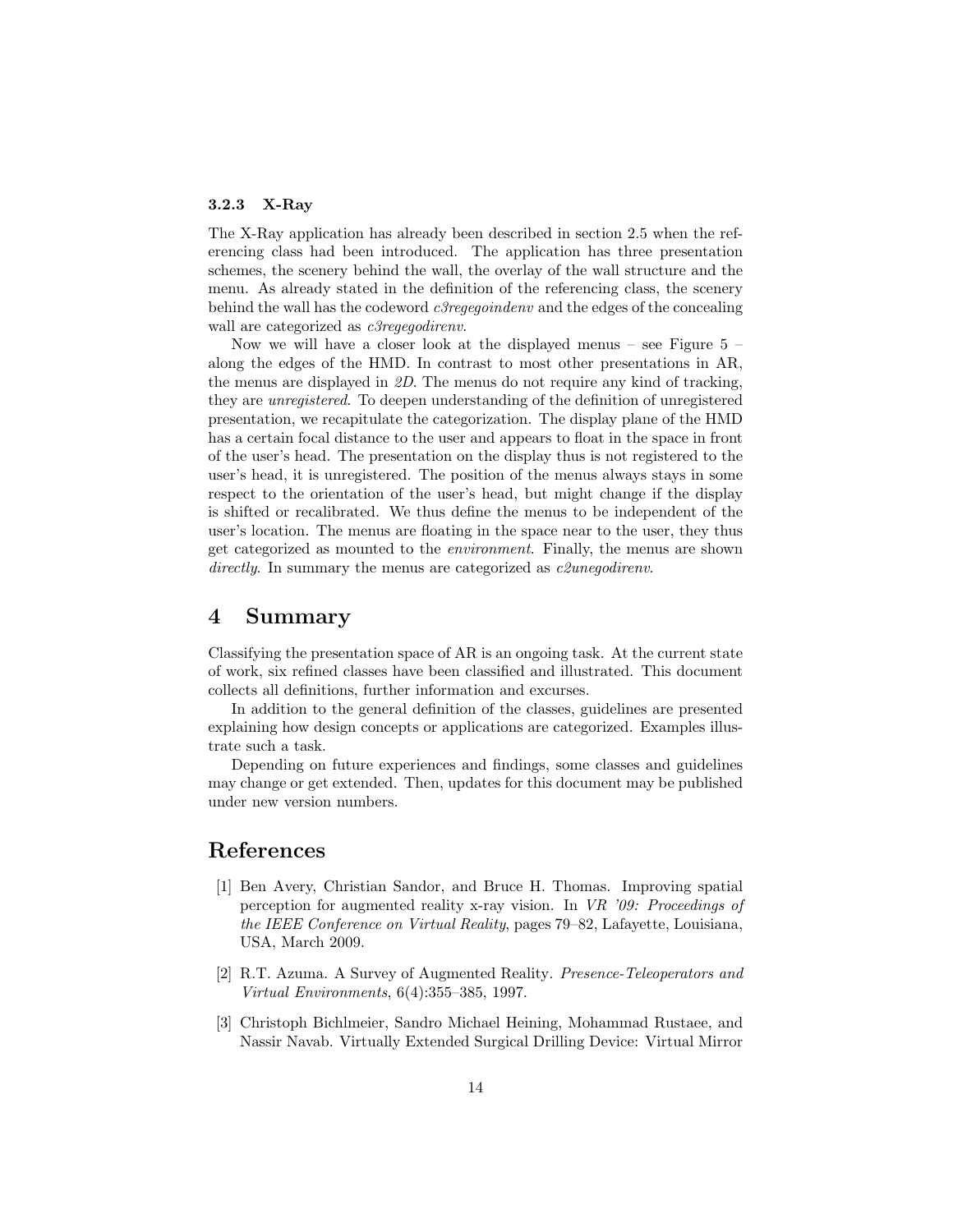for Navigated Spine Surgery. In Medical Image Computing and Computer-Assisted Intervention - MICCAI 2007, 10th International Conference, pages 434–441, Brisbane, Australia, October/November 2007.

- [4] T. Engelke, S. Webel, and N. Gavish. Generating vision based Lego augmented reality training and evaluation systems. In Mixed and Augmented Reality (ISMAR), 2010 9th IEEE International Symposium on, pages 223– 224. IEEE.
- [5] J. Looser, R. Grasset, and M. Billinghurst. A 3d flexible and tangible magic lens in augmented reality. In Mixed and Augmented Reality, 2007. ISMAR 2007. 6th IEEE and ACM International Symposium on, pages 51–54. IEEE, 2008.
- [6] P. Milgram and H. Colquhoun. A taxonomy of real and virtual world display integration. Mixed reality-merging real and virtual worlds, pages 1–16, 1999.
- [7] P. Milgram and H. Colquhoun. Mixed Reality-Merging Real and Virtual Worlds, chapter A Taxonomy of Real and Virtual World Display Integration, pages 5–30. Chiyodaku, Tokyo & New York: Ohmsha, Ltd. & Springer-Verlag, 1999.
- [8] P. Milgram and F. Kishino. A taxonomy of mixed reality visual displays. IEICE Transactions on Information and Systems E series D, 77:1321–1321, 1994.
- [9] Marina Plavšić, Markus Duschl, Marcus Tönnis, Heiner Bubb, and Gudrun Klinker. Ergonomic Design and Evaluation of Augmented Reality Based Cautionary Warnings for Driving Assistance in Urban Environments. In Proceedings of the International Ergonomics Association (IEA), August 2009. CD-ROM Proceedings.
- [10] David A. Plecher. Klassifizierung von Anzeigeprinzipien in AR-Anwendungen anhand von definierten Paradigmata. Diplomarbeit, Technische Universität München, 2011.
- [11] C. Sandor, A. MacWilliams, M. Wagner, M. Bauer, and G. Klinker. Sheep: The shared environment entertainment pasture. In IEEE and ACM International Symposium on Mixed and Augmented Reality ISMAR, volume 2002, pages 1–5, 2002.
- [12] Björn Schwerdtfeger, , and Gudrun Klinker. Supporting Order Picking with Augmented Reality. In Proceedings of the Seventh IEEE and ACM International Symposium on Mixed and Augmented Reality, September 2008.
- [13] Björn Schwerdtfeger, Troels Frimor, Daniel Pustka, and Gudrun Klinker. Mobile information presentation schemes for logistics applications. In Proc. 16th International Conference on Artificial Reality and Telexistence (ICAT 2006), November 2006.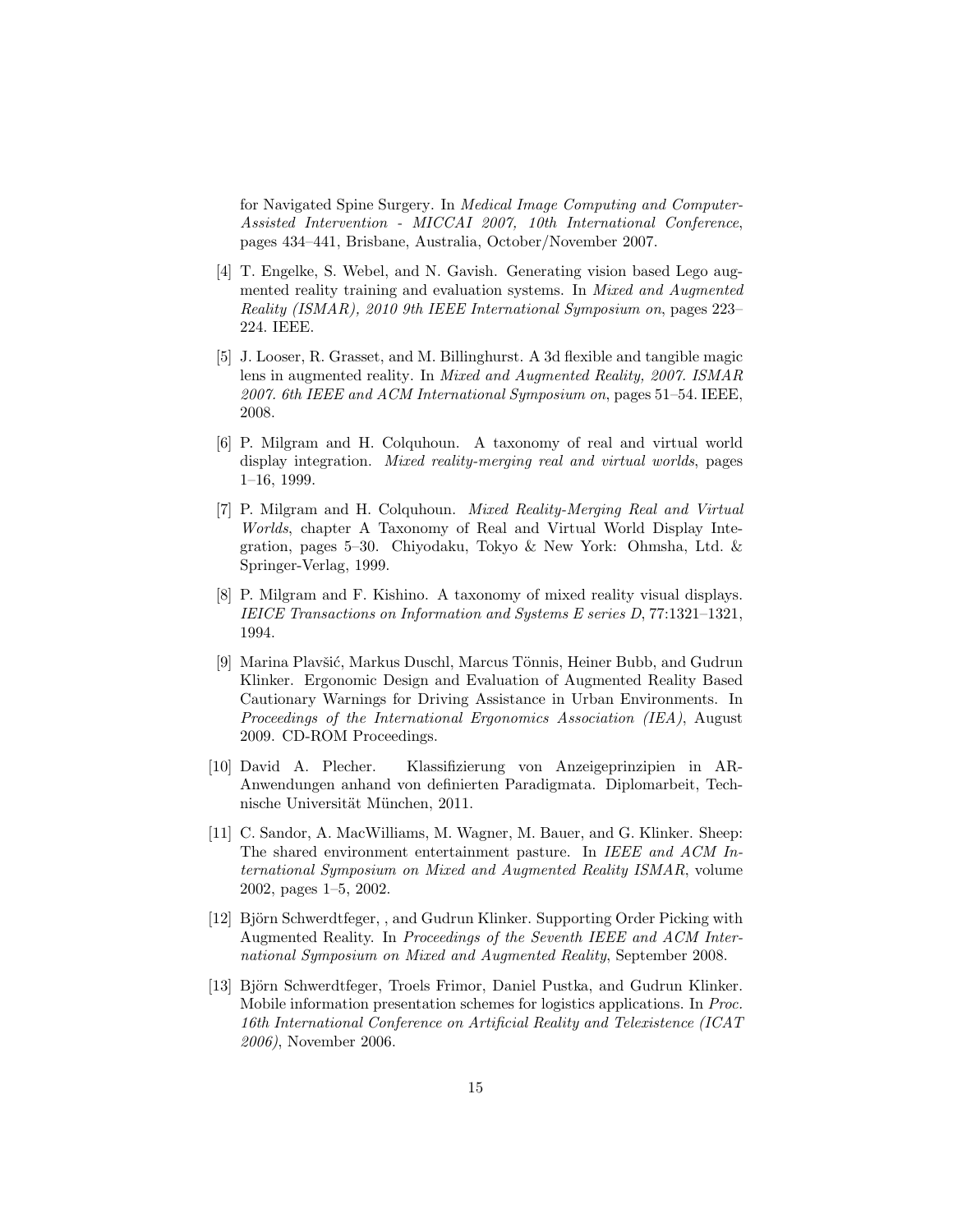- [14] Marcus Tönnis. Towards Automotive Augmented Reality. Dissertation, Technische Universität München, Nov 2008.
- [15] Marcus Tönnis, Christian Lange, and Gudrun Klinker. Visual Longitudinal and Lateral Driving Assistance in the Head-Up Display of Cars. In Proceedings of the 6th International Symposium on Mixed and Augmented Reality (ISMAR), November 2007.
- [16] Marcus Tönnis, Marina Plavšić, and Gudrun Klinker. Survey and Classification of Head-Up Display Presentation Principles. In Proceedings of the International Ergonomics Association (IEA), August 2009. CD-ROM Proceedings.
- [17] Marcus Tönnis, Christian Sandor, Christian Lange, Gudrun Klinker, and Heiner Bubb. Experimental Evaluation of an Augmented Reality Visualization for Directing a Car Driver's Attention. In Proceedings of the International Symposium on Mixed and Augmented Reality (ISMAR), October 2005.